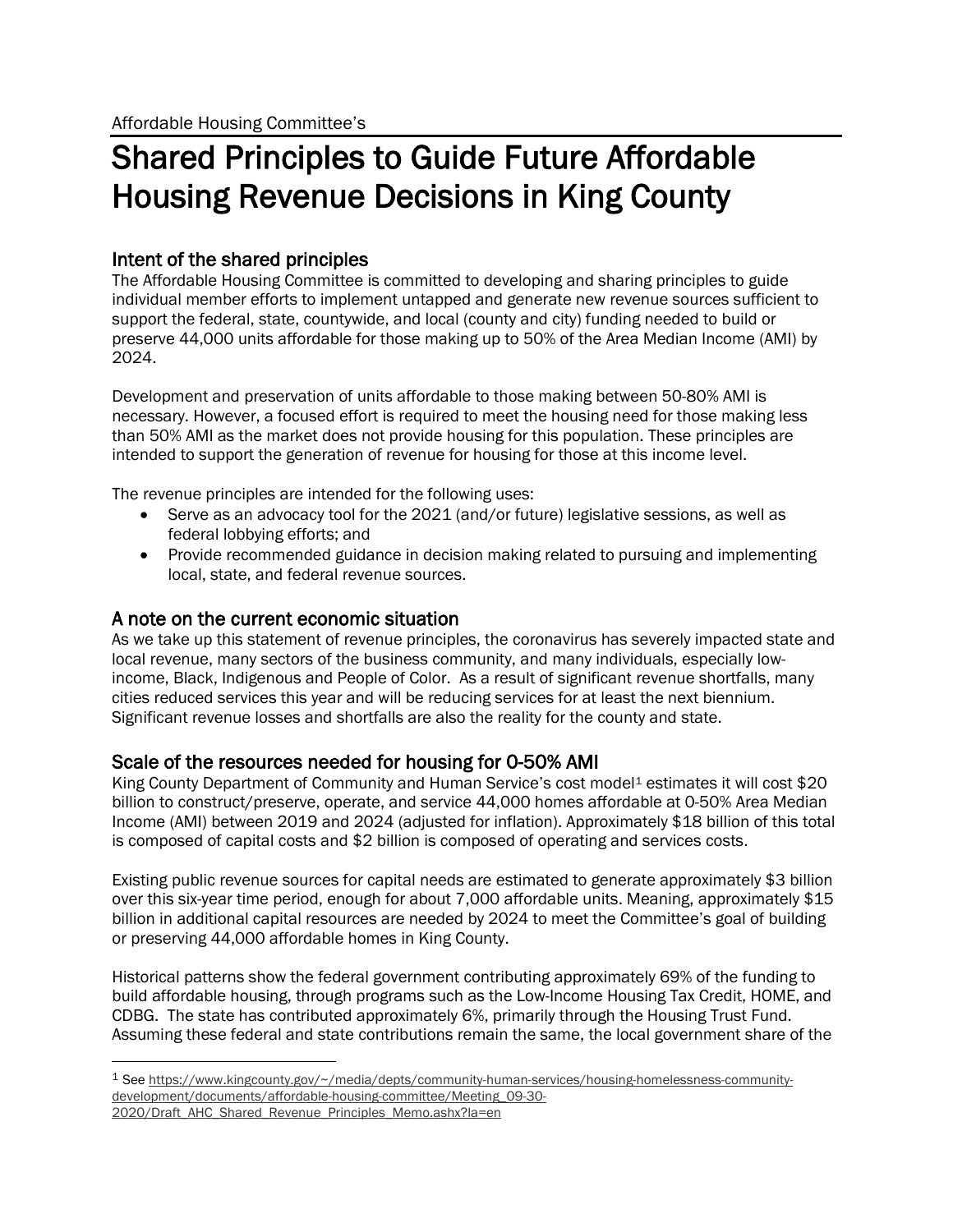\$18 billion capital cost to build or preserve 44,000 units would be roughly \$5 billion, or 25% of the overall capital revenue needed. Urgency demands that we raise sufficient resources, while remaining mindful of the challenge in doing so. Additional federal and state funding may be needed, as well as finding ways to reduce the costs of building affordable housing. Strategies, such as updating land use codes, streamlining permitting, fee exemptions, and others could reduce the total revenue needed to meet the 44,000 unit goal.

## Proposed shared principles

- 1. Government and other funders should aim to deploy existing and new revenue tools sufficient to meet the need to build or preserve 44,000 units affordable at or below 50% AMI.
- 2. Local governments should work to ensure that all levels of government are actively engaged in addressing the challenge and maximizing opportunities to leverage funds, including all of the following:
	- a. The county and cities should strive to implement all appropriate revenue tools as swiftly as possible. They should also secure and/or implement new revenue tools that do not disproportionately burden low-income households. This means maximizing the impact of the authority already available while also ensuring that new revenue tools are progressive.
	- b. The state should increase existing funding sources and authorize new, progressive sources that do not disproportionately burden low-income households, to the greatest extent possible.
	- c. The federal government should increase the amount of funding available at the local level, including: stabilizing and increasing the Low-Income Housing Tax Credit program, Housing Choice Voucher Program (Section 8), and direct housing infrastructure investments.
	- d. The county and cities should implement strategies to support affordable housing development and increase housing choices at all income levels. Appropriate strategies include those that: preserve current affordable housing, incentivize the creation of affordable housing, reduce the cost to build and operate affordable housing, increase the supply of housing, and diversify housing options.
- 3. Government and other funders should partner with communities most disproportionately impacted by the housing crisis, including extremely low-income households and Black, Indigenous, and People of Color (BIPOC) communities to inform resource design and allocation decisions. These decisions should prioritize strategies that reduce and undo disproportionate harm to these communities consistent with Principle 8, recognizing that specific needs of these communities may vary based on location.
- 4. The business and philanthropic communities should play a significant and sustained role in filling the resource gap and piloting new strategies.
- 5. Local, state, and federal governments and other private funders should be transparent about: 1) how money is spent; 2) the outcomes of spending, including by race; and 3) the remaining housing and funding gap. It is essential to keep the public and officials educated on the status of need versus availability of affordable housing.
- 6. Local governments and the state should implement a variety of revenue sources that help build overall resilience in revenue for affordable housing to mitigate the impact of fluctuations in the economy.